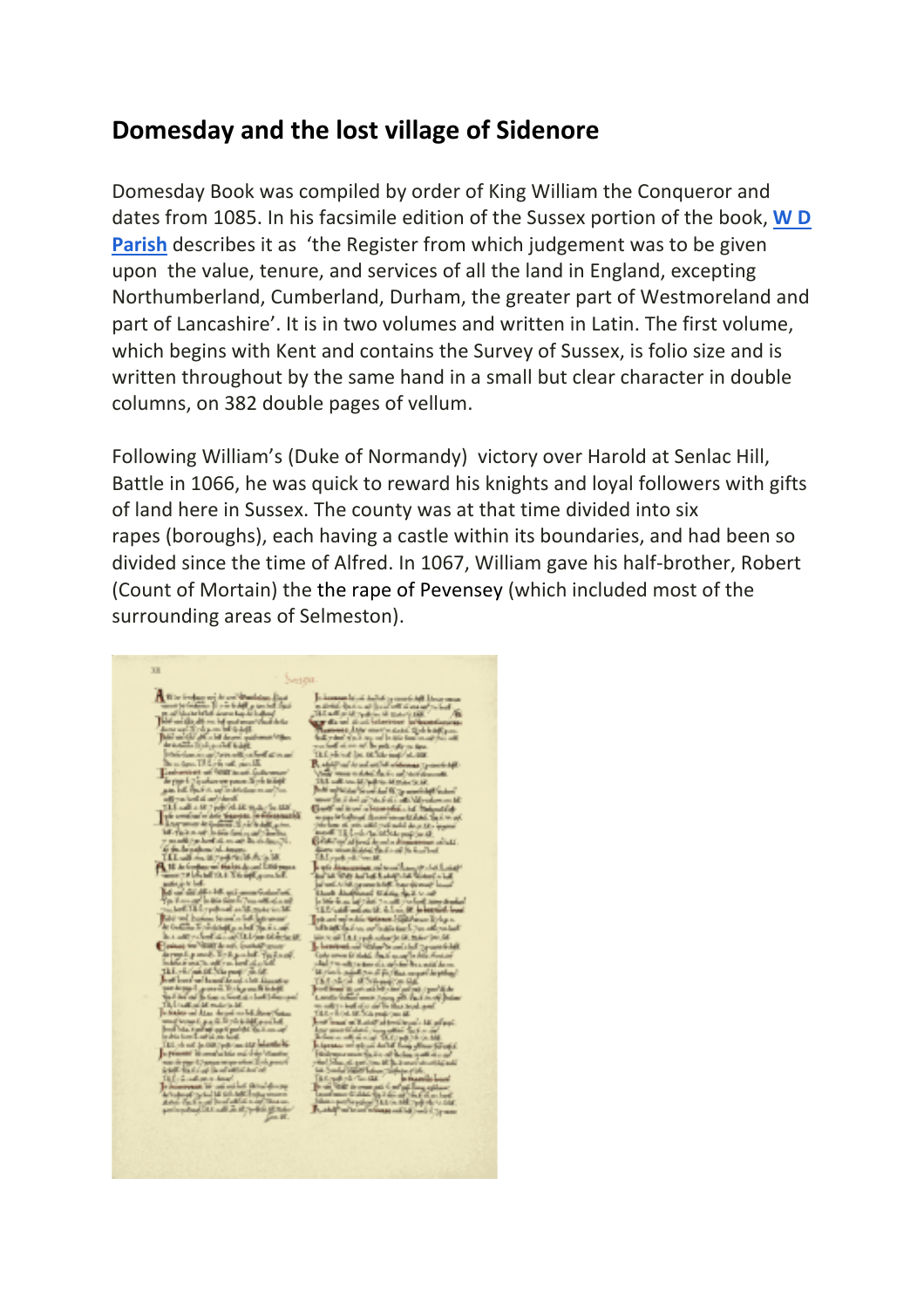## **Selmeston in the Domesday Book**

In the Domesday Book there are two entries for Selmeston, one referring to Sielmestone and the other to Selmestone, along with an entry for Sidenore. There are also two entries for Sherrington (Sirintone/Serintone) and three for Tilton (Telentone/Telitone).

## **The literal translation of the first Selmeston entry is:**

*In Sielmestone Elfer held half a hide of King Edward. It never paid geld. There Reinbert has one plough with one villein. There are 3 acres of meadow and wood for 1 hog. It is, and was, worth 10 shillings.*

*King Edward* was Edward The Confessor (1042-1066)

*Elfer* was Alfred.

A *hide* was enough land to maintain a household and was approximately 120 acres.

*Geld* means Gold.

A *plough* was equivalent to eight acres of arable land.

A *villein* was a tenant during the feudal period, whose rent included working on the lord's demesne for one or more days a week and on special occasions such as times of ploughing and harvesting.

An *acre* was as much land that could be ploughed in a day with a team of oxen.

**The second entry is rather more significant.** It mentions the now lost village of Sidenore, places Selmeston in the Hundred of Wandelmestrei and states that: *William holds Selmestone and Sidenore of the Earl. Alfer held them in alodium. Then and now they vouched for 4 hides and a half. There is land for 7 ploughs. In demesne are 3 ploughs, and 4 villeins and 3 bordars with 4 ploughs. There is a church, and a priest, and 5 serfs.*

A *hundred* usually consisted of 80 hides (9,600 acres), but could also mean a unit of 100 fighting men.

*alodium* is real estate that is the absolute property of the owner and not subject to rent.

*demesne* refers to the land retained by a lord of the manor for his own use (the 'home farm') rather than land let out to a villein, or tenant farmer. A villein might farm about 40 acres; a border (or boarder) was his son, and was the next rung down the ladder, who could farm a smallholding of about 10 acres.

A *serf* was a labourer who performed work for the Lord of the Manor.